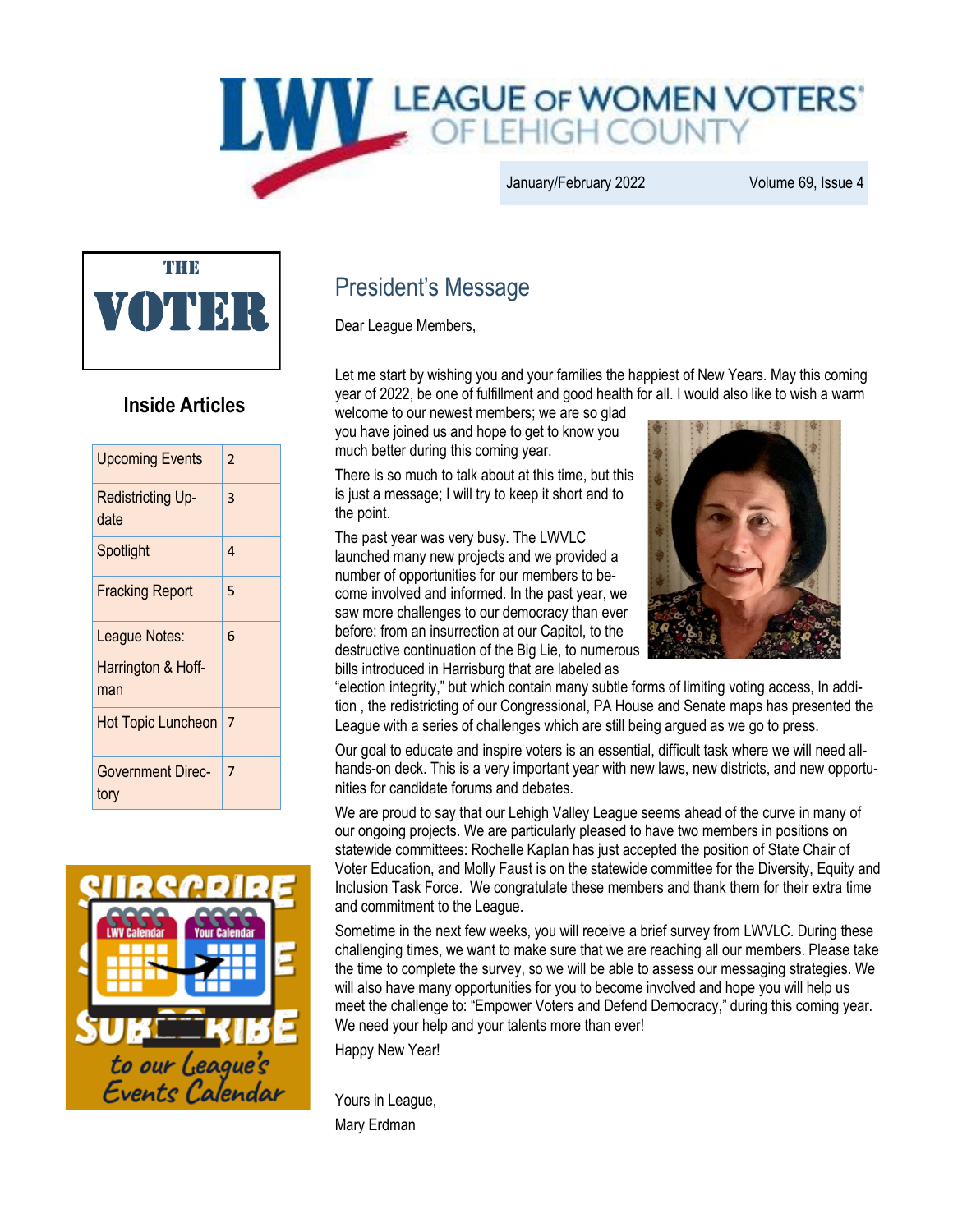# **UPCOMING EVENTS**

February 14 @ 11:30 am – 1:00 pm

#### **Hot Topics Luncheon – February**

Mehmet Barzev, Director of the Allentown EMS, and Bill Stauffer, Director of the PA Recovery Organization Alliance (Pro-A), will present "Addressing the Drug Issue in the Lehigh Valley" and "What are We Doing Locally and Statewide to Help People Suffering from these Disorders" at the League's February Hot Topics Luncheon. Please RSVP for the event at <https://www.lwvlehighcounty.org/events/>

**Location: Virtual Event via Zoom**

March 14 @11:30am – 1:00pm

**Hot Topics Luncheon – March**

Leah Purdy, Regulatory Specialist for Resource Environmental Solutions (RES), will present "Habitat Creation for Native Beneficial Insects" at the League's March Hot Topics Luncheon. Please RSVP for the event at <https://www.lwvlehighcounty.org/events/>

**Location: To Be Determined**

April 11 @ 11:30am – 1:00 pm

#### **Hot Topics Luncheon – April**

Bob Elbich, Lehigh County Commissioner-At-Large, will present "Massive Shale Gas Transport Through Lehigh County" at the League's April Hot Topics Luncheon. Please RSVP for the event at [https://](https://www.lwvlehighcounty.org/events/) [www.lwvlehighcounty.org/events/](https://www.lwvlehighcounty.org/events/)

**Location: To Be Determine**

May 2 @ 12:00am – 5:00pm

**Last day to Register to Vote before the 2022 Primary Election**

May 10 @ 12:00am – 5:00pm

**Last day to Apply for a Mail-in or Civilian Absentee Ballot before the 2022 Primary Election**

May 17 @ 7:00am – 8:00pm

**Primary Election Day**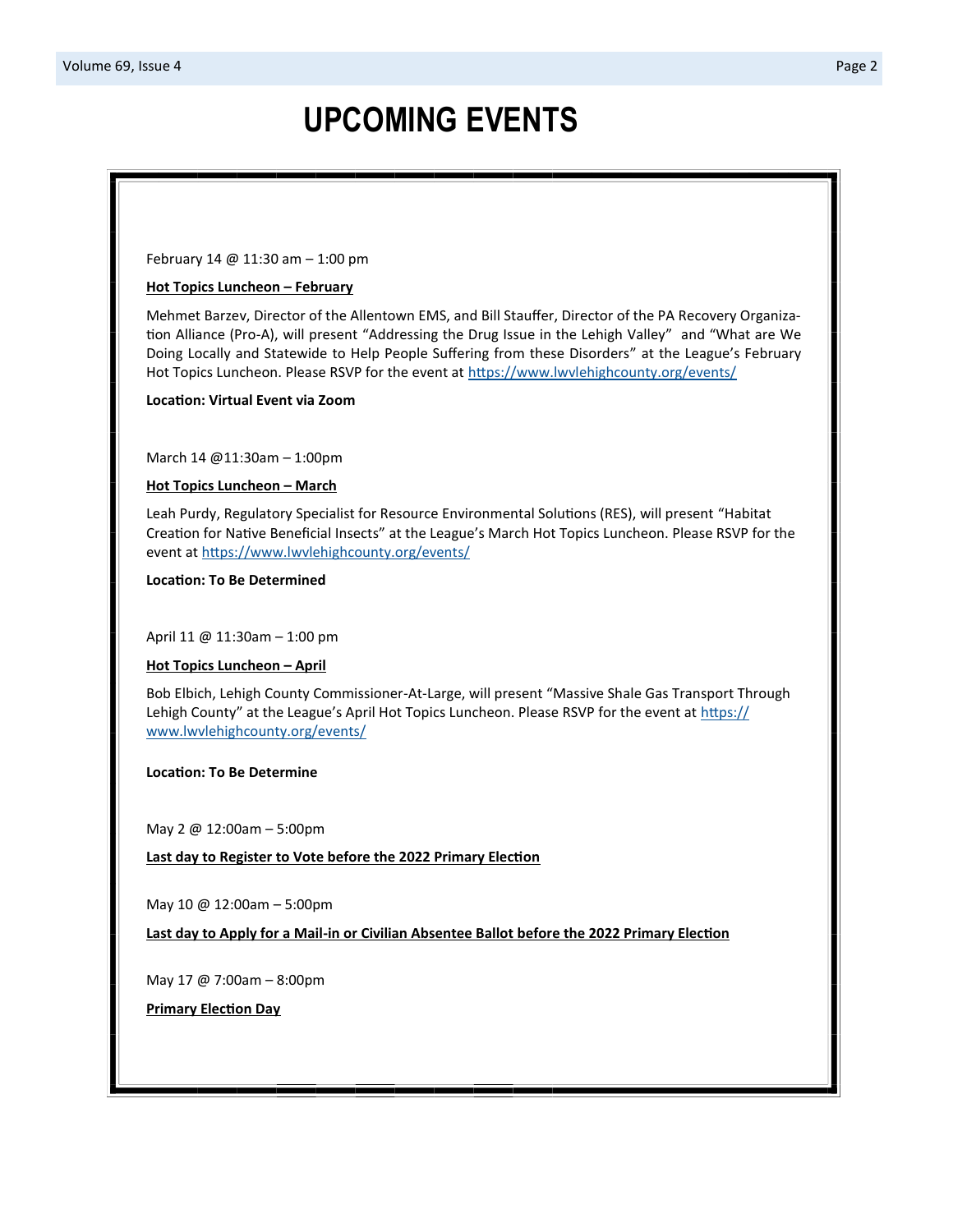### **Redistricting Update**

On December 15, the Legislative Reapportionment Committee (LRC) approved preliminary maps for state legislative districts. The House maps were approved by a vote of 3-2. Chair Mark Nordenberg voted with the Democratic leadership, Representative Joanna McClinton, and Senator Jay Costa to approve the maps. The Senate maps were approved by a vote of 5-0. The public has 30 days, or until January 18, 2022, to file exceptions and comments on the maps. While anyone can submit written comments online, the LRC has also scheduled a series of public hearings for January 6, 7, 14, and 15 to take public comment. Chair Nordenberg has said that the LRC may revise the maps based upon the exceptions/comments submitted prior to voting on final maps. Any interested citizen can then appeal the final map to the Pennsylvania Supreme Court. The maps will not go into effect until the appeals process has been completed. The maps can be viewed at the following links:

House Map:

https://davesredistricting.org/maps#viewmap::a3157651-f2a6-4df1-ab3c-ffc38404bc7d

Senate Map:

https://davesredistricting.org/maps#viewmap::0badcef4-e9b6-44d3-9d62-b0ebce337aac

*Spotlight Pa* has created a helpful tool for finding out where your residence would fall in the proposed legislative districts:

https://www.spotlightpa.org/news/2021/12/pennsylvania-redistricting-house-senate-districts-lookup-tool/

Preliminary congressional maps were approved by the House State Government Committee (HSCG) on December 8. The Senate State Government Committee has not approved any maps, nor has the committee released preliminary maps. Since the maps are contained in a piece of legislation, the House and Senate must approve the same maps and then the bill is sent to Governor Wolf for approval or veto. There is no set time frame established for this process. The General Assembly will convene again on January 4. It is possible that congressional maps will be approved by the General Assembly sometime that week and sent to Governor Wolf. The congressional maps approved by the HSGC can be found at the following link:

#### <http://www.paredistricting.com/pcplan>

We urge members to contact the LRC ([https://www.redistricting.state.pa.us/commission/article/1086\)](https://www.redistricting.state.pa.us/commission/article/1086) and the HSGC [\(http://](http://www.paredistricting.com/pcplan) [www.paredistricting.com/pcplan\)](http://www.paredistricting.com/pcplan) with your comments and suggestions on the preliminary maps. The final maps will be in effect for the next 10 years.

One final note, the former Acting Secretary of State Veronica W. Degraffenreid has informed the LRC that the timeline for finalizing the legislative maps may conflict with the timeline for the May 17, 2022 primary election. In her letter to the LRC, she pointed out that either the General Assembly or the Pennsylvania Supreme Court could take action to mitigate the conflict.

Rochelle Kaplan, LWVLC Secretary

#### **Subscribe to Our Events Calendar**

We have added a new feature to our website. You can now subscribe to our events calendar with a single click of a button! Once you have subscribed you will be able to see what is coming down the pipeline on your own digital calendar. It will also keep you up to date on any last-minute changes.

All you have to do to subscribe is scroll to the bottom of the events page on our website (https://lwvlehighcounty.org/events) and click on the "Subscribe to calendar" button on the right side of the page. You can choose either Google Calendar or iCalendar and you will be redirected to your calendar application of choice. It is that easy!

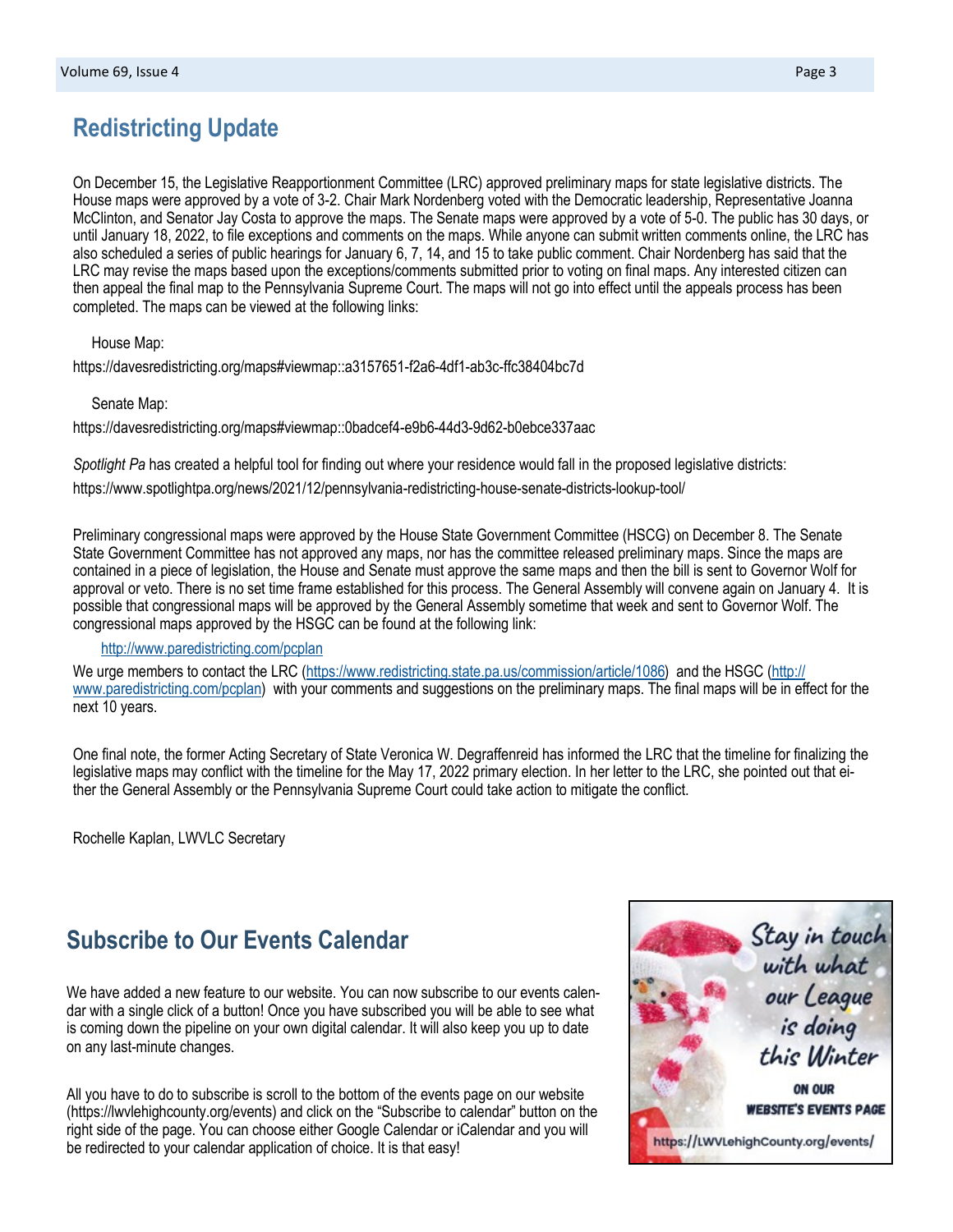# Spotlight

## **Rochelle Kaplan**

The LWV of Lehigh County is delighted to announce the appointment of Rochelle Kaplan, our Board's Secretary, as the new Voter Services Director for the League of Women Voters of Pennsylvania.

"Rochelle Kaplan is a retired attorney, arbitrator, and fact-finder in labor and employment disputes for the private and public sectors. Since her retirement in 2016, she has been actively involved in Fair Districts PA and the League of Women Voters. She is part of the Lehigh-Northampton Fair Districts PA Leadership team. From 2017-2020, her work for the team focused on assisting residents in presenting in the Lehigh Valley in support of the creation of an independent citizen redistricting commission. Currently, Rochelle's efforts are focused on providing feedback to mappers on Lehigh Valley legislative and congressional maps.

Rochelle joined the League of Women Voters of Lehigh County in 2017. She has assisted with voter services projects for her local League including educational programs, voter registration events, and meeting with legislators. Rochelle has been a member of both the statewide Voter Services committee and the Government Policy committee since their inception.

Rochelle is honored to have been asked to serve as Voter Services Director on the LWVPA Board. She believes that voter education is foundational work of the League and is all the more important because of the level of misinformation on social media. One of her priorities will be proactively communicating with voters to inform them on how elections are conducted and the candidates that will be on the ballot.

Rochelle also works with Plant A-Row, a volunteer-driven organization, to deliver organically grown produce from local farmers to food banks in the Lehigh Valley, and is a volunteer with Parkland Community Library. She is married, has five grown children, and twelve grandchildren."

From The Communicator ( Newsletter of the League of Women Voters of Pennsylvania)

The **Spotlight** feature is a new addition to The Voter. In each subsequent issue, we'd like to profile one of the members. As our membership grows, and as our face- to- face meetings go virtual, we'd like to keep in touch with one another through these brief interviews.

So, if you would like to nominate a League member to be "Spotlighted", or if you would like to be "Spotlighted" yourself, please let one of our Board members know.

Donna Barker

Editor, The Voter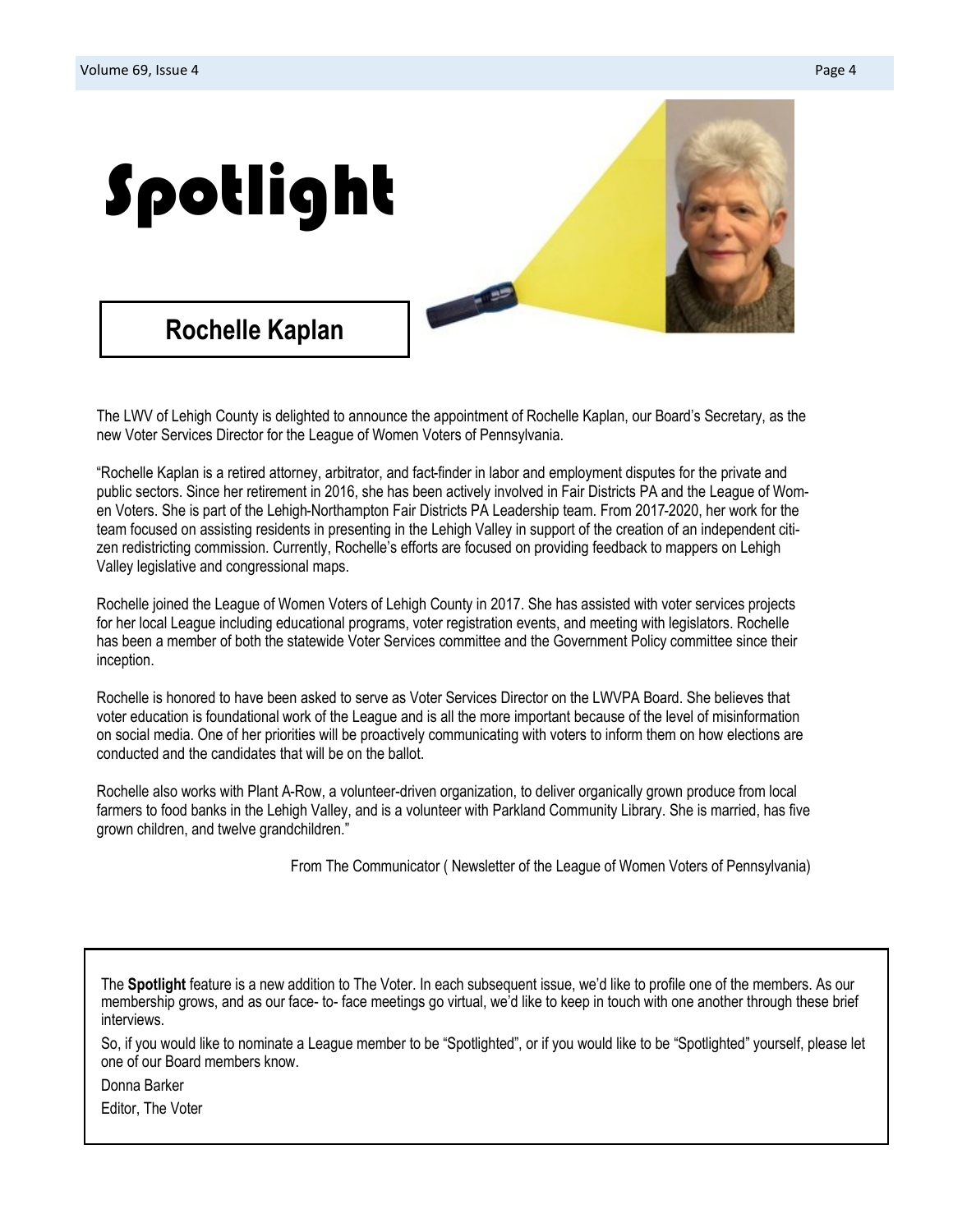#### **Fracking with "Forever Chemicals"**



The League of Women Voters of Pennsylvania held its 9th annual Shale and Public Health Conference in November. Dr. Ned Ketyer presented a disquieting summary of the Physicians for Social Responsibility (PSR) report on Fracking with "Forever Chemicals" written by Dusty Horwitt.

Forever chemicals are polyfluoroalkyl chemicals (PFAS) and chemicals that can degrade into PFAS, termed pre-PFAS. These chemicals have been used in fracking fluids because of their waterproof, greaseproof, and non-stick properties.

These very properties make dispersal of PFAS easy and containment difficult. PFAS chemicals do not break down, hence the term "forever chemicals". They can disperse widely in water, think fracking wastewater. They are difficult to contain and extremely difficult to remove.

The U.S. Environmental Protection Agency (EPA) approves PFAS and pre-PFAS chemicals for commercial use despite EPA records indicating that these chemicals have been linked to adverse health effects. The Philadelphia Inquirer followed up on the PSR report and found eight instances of PFAS being used in fracking operations in Pennsylvania. There may well be additional instances of PFAS being used for fracking in Pennsylvania, but this is unknown because there is no requirement for oil and gas operations to disclose the composition of their fracking fluids.

What should be done to protect the public? 1.) Require disclosure of chemical used in fracking fluids. 2.) The EPA should perform a comprehensive health assessment of PFAS and pre-PFAS chemicals used in oil and gas operations, including the identification of potential pathways of exposure. 3.) Require the oil and gas industry to identify where PFAS and pre-PFAS waste from their operations has been deposited. 4.) Require oil and gas operations to fund environmental testing and clean-up. 5.) Prohibit use of PFAS and pre-PFAS chemicals in oil and gas operations until testing and investigations are complete. As the PRS report stated, "When doubt exists as to the existence or danger of contamination, the rule of thumb should be, 'First, do no harm'."

The PSR report can be viewed at https://www.psr.org/blog/new-report-fracking-with-forever-chemicals/.

Terri Purdy Special Projects Director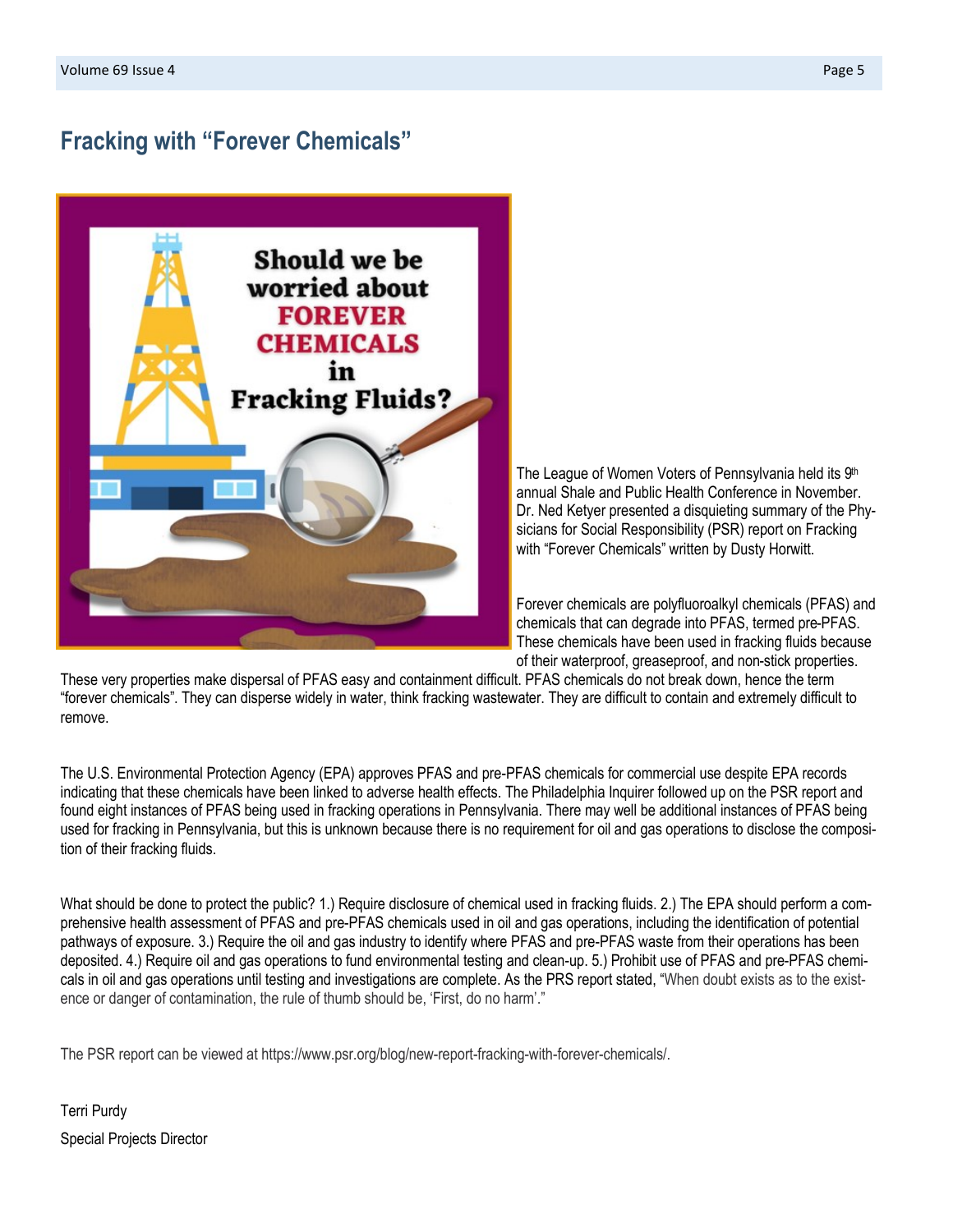#### **League Notes**

#### **A Life Well Lived - An Example for All**

This past November, the Harrington family lost their matriarch, I lost a new friend, and the League lost a longtime and dedicated member. I had written about Jane Harrington in a previous issue last year and was sad to hear of her passing. Jane was an impressive lady who seemed to do it all. She was the mother of four very active children and wife to her high school sweetheart, who worked for Bethlehem Steel. Her husband, Robert, moved often during his long career with Bethlehem Steel, and everywhere they moved Jane joined the League of Women Voters- beginning in 1957!

In one of her writings Jane is noted that, "As a volunteer with the League, it gave me expertise for the rest of my life." I know many of us can agree with Jane on the value of volunteering with the League. Jane also said that joining the League in each new town provided her with an opportunity to become "acquainted with women who were the "movers and shakers" in their community." I must agree with Jane on this as well. She was so appreciative when we recognized her 90th birthday last year with a proclamation and a LWV pin, and I cherished the correspondence which grew from our League connection.

As a wife and mother, Jane lived in many different areas: Massachusetts, New York, Indiana, and Pennsylvania (the Lehigh Valley and Wyomissing). During those years Jane worked on various projects both with the League as well as with other community organizations. Some of those projects included: a family court in New York State to help runaway children, and clean air and water projects in Indiana. Jane also started a Literacy Council and Food Bank in Allentown. After receiving a Masters in Community Counseling, she led an AIDS support group, and in retirement ran support and grief counseling groups. For the last decade of her life, she returned to her home state of Massachusetts, where she was



part of a Welcoming Committee at her residence and also ran a writer's group. This entire time, she was a loyal member of the LWV.

Jane has inspired a family of many active members. Her son Tom, is the CEO of Valley Youth House, his wife, Kathy, the president of LV4ALL; and her grandson Dave, a Lehigh County Commissioner and an immigration lawyer. She must have been so proud.

What a legacy Jane Harrington has left for all of us. And to think she accomplished so much of what she did without an iPhone, e-mails, computers, Zooms and FaceTime! Jane will remain a constant inspiration for me and I hope for each of our members as well.

Jane Harrington, a life very well lived. Rest in peace, my friend.

Mary Erdman, President

#### **Patricia Hoffman**

Our league also lost a longtime member. Patricia Hoffman died on January 1, 2022. Pat had served as our treasurer and as a member of the Budget Committee for many years. As a former teacher, she championed education and was elected to serve on the Allentown School board including stints as president and vice president. She was very active with other community organizations including the Junior League, First Presbyterian Church and the Allentown Art Museum.

She is survived by her husband David, two sons and two grandchildren.

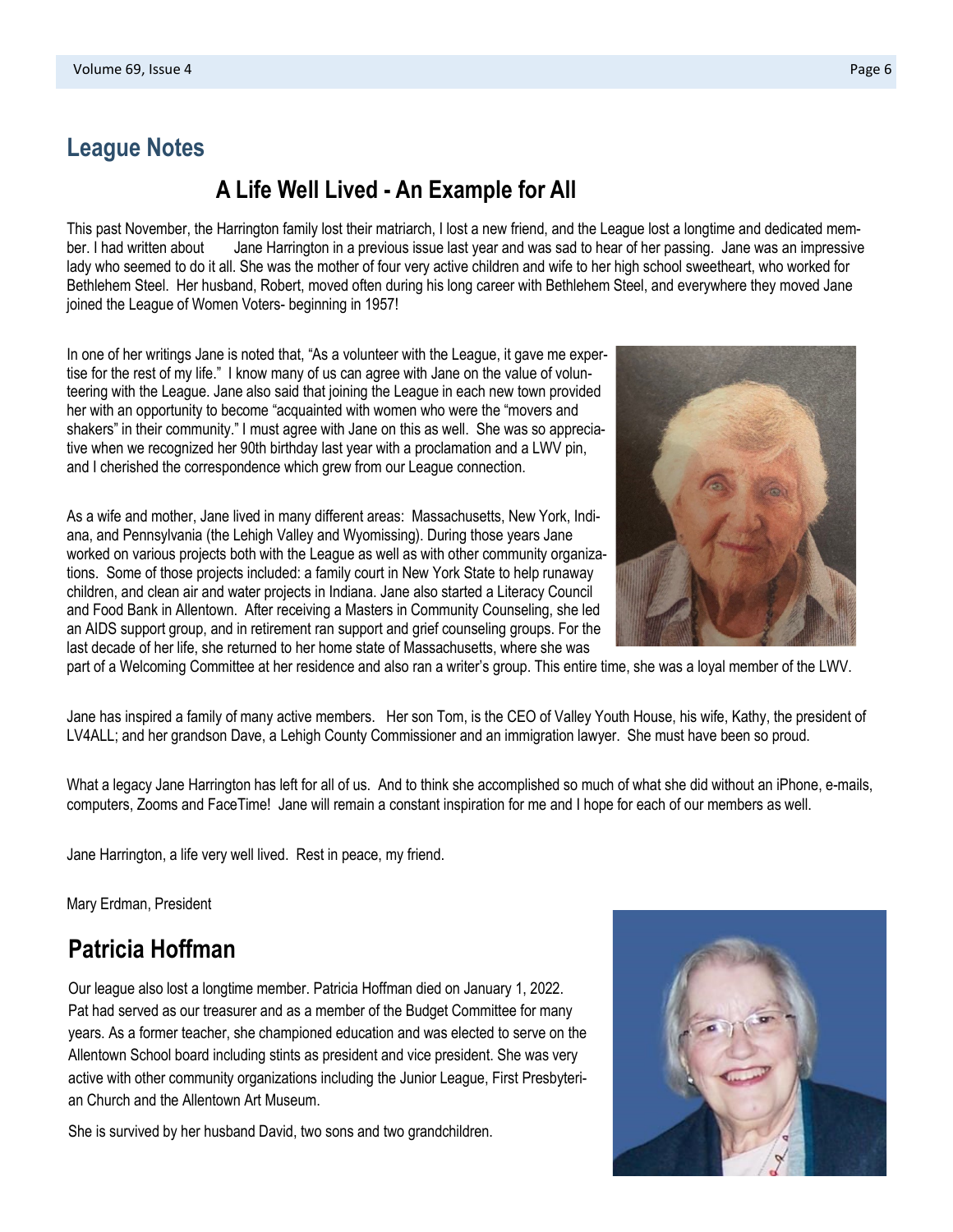#### **Hot Topics Luncheons Update**

The Dec. 13 Hot Topic Luncheon speaker was Catharine Kessick, Executive Director of VAST (Valley Against Sex Trafficking). Their vision and mission are to eliminate sex trafficking and end sexual exploitation through collaboration, education, and advocacy. They empower survivors and encourage the community to act in the anti-trafficking movement. VAST believes that along with equality, every person has a right to dignity and every person has the same inherent worth.

Upcoming programs in the next two months are:

January 10, 2022: Dr.Chris Borick ,Professor of Political Science and Director of the Muhlenberg College Institute of Public Opinion, will speak to us about election trends.

February 14, 2022: Mehmet Barzov, Director of the Allentown EMS and Bill Stauffer, Director of the PA Recovery Organization- Alliance Pro-A. They will discuss "Addressing the Drug Issue in the Lehigh Valley" and "What are We Doing Locally and Statewide to Help People Suffering from these Disorders?"

We will also celebrate the League's 102 birthday at this meeting!

Chris Herbener, Vice President of Programs

#### **2022 Government Directory**

#### **Seeking Donors**

We are in need of everyone's input to help us come up with a list of potential donors to offset the cost of printing the 2022 Government Directory.

Please send your suggestions to our web mail address, or you can call me or email me directly at: [cher](mailto:cheryl.tetreau@gmail.com)[yl.tetreau@gmail.com.](mailto:cheryl.tetreau@gmail.com)

Cheryl Winters-Tetreau, Government Directory